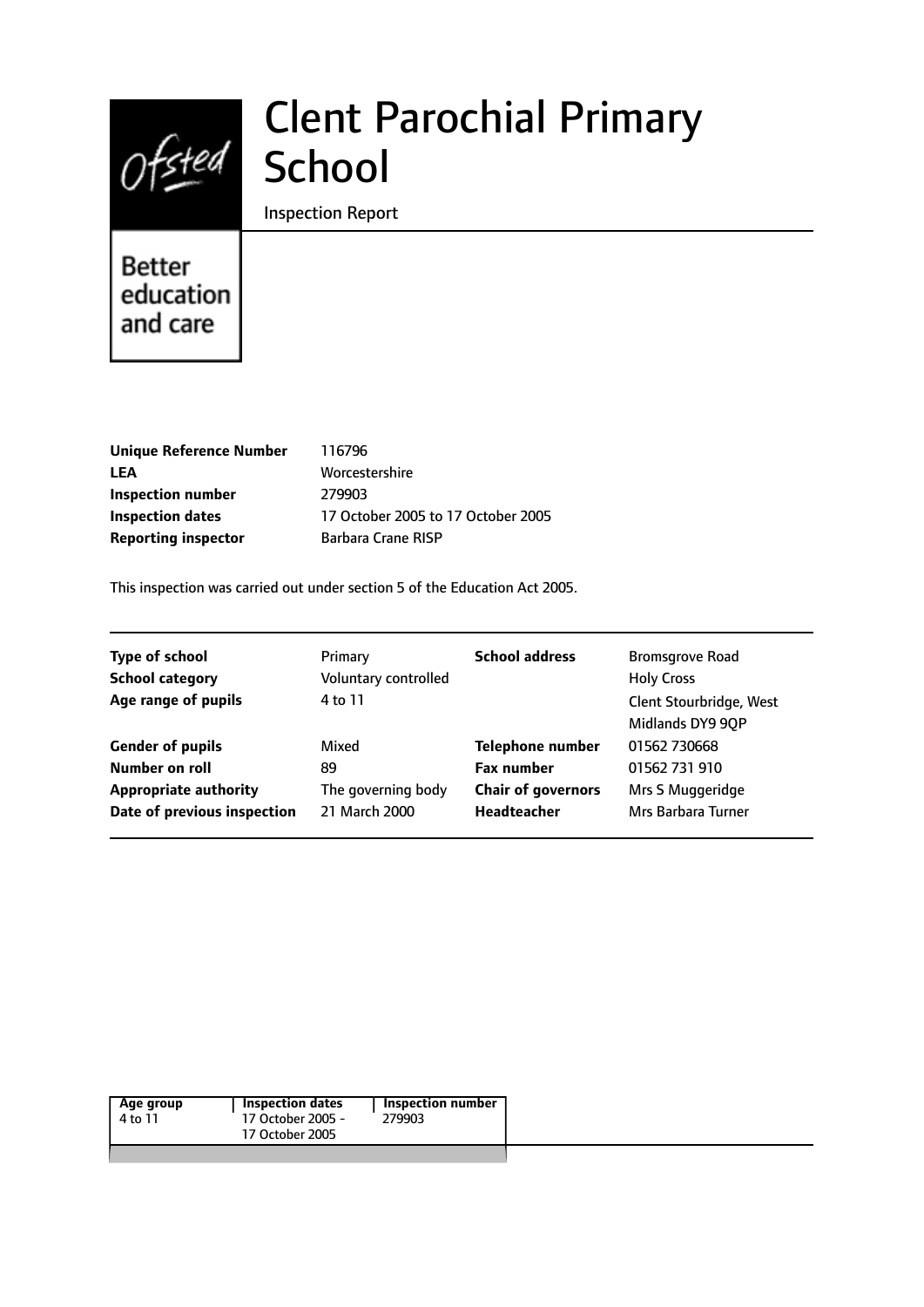© Crown copyright 2006

#### Website: www.ofsted.gov.uk

This document may be reproduced in whole or in part for non-commercial educational purposes, provided that the information quoted is reproduced without adaptation and the source and date of publication are stated.

Further copies of this report are obtainable from the school. Under the Education Act 2005, the school must provide a copy of this report free of charge to certain categories of people. A charge not exceeding the full cost of reproduction may be made for any other copies supplied.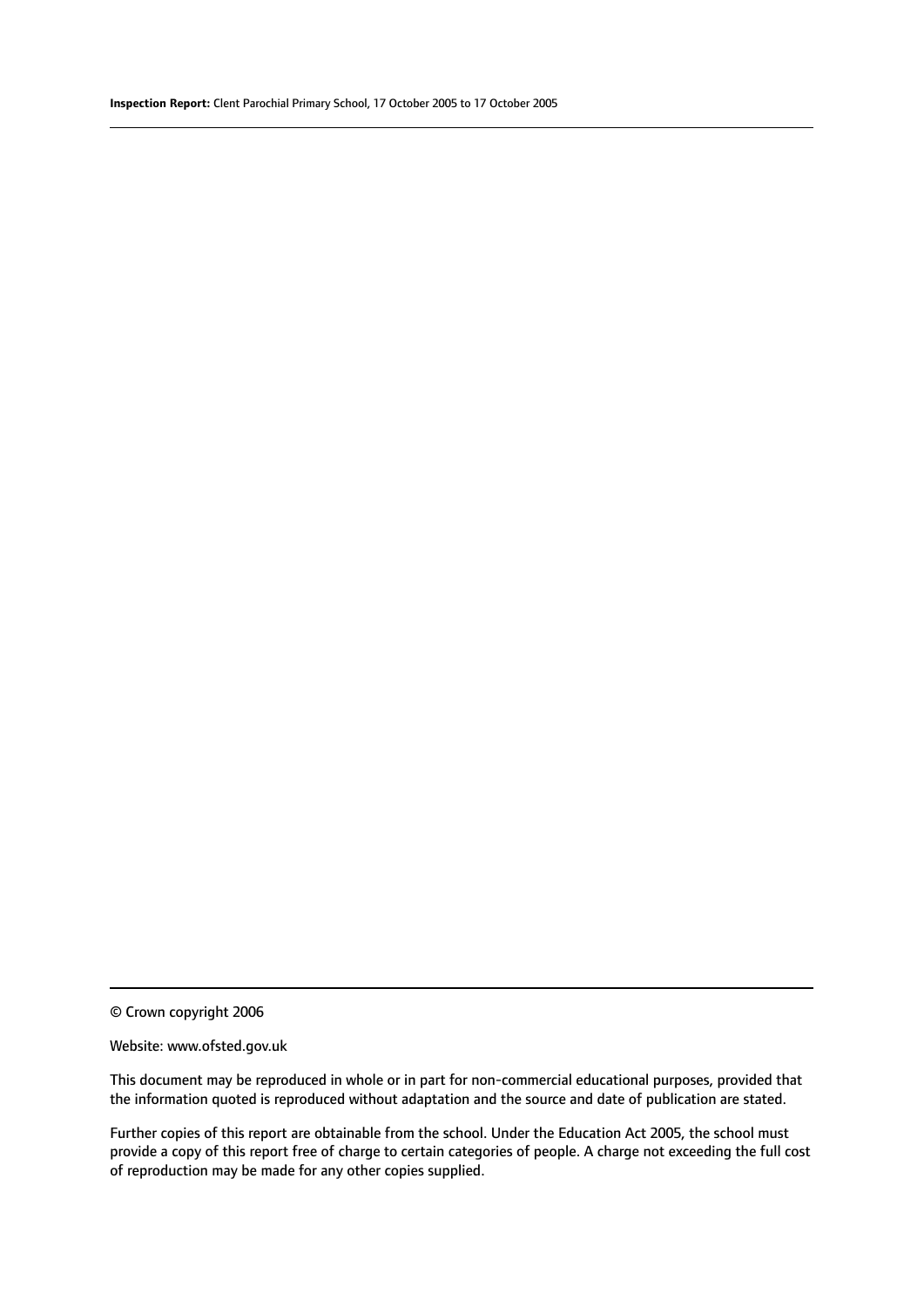# **Introduction**

The inspection was carried out by two Additional Inspectors.

# **Description of the school**

This Church of England Voluntary Controlled Primary school is smaller than most schools. Very few pupils come from a minority ethnic background. Most pupils come from homes where the social and economic circumstances are favourable. Children's attainment when they start at the school varies from year to year but is best described as broadly average. The proportion of pupils with learning difficulties or disabilities is currently above average with numbers growing in the last two years. This was a first school until 2003, but became a full primary school in September 2004, when pupils stayed until the age of 11. A large number of pupils join the school at times other than the usual starting point in Reception. In the current Year 6, just over half of the pupils did not start at the school.

# **Key for inspection grades**

| Grade 1 | Outstanding  |
|---------|--------------|
| Grade 2 | Good         |
| Grade 3 | Satisfactory |
| Grade 4 | Inadequate   |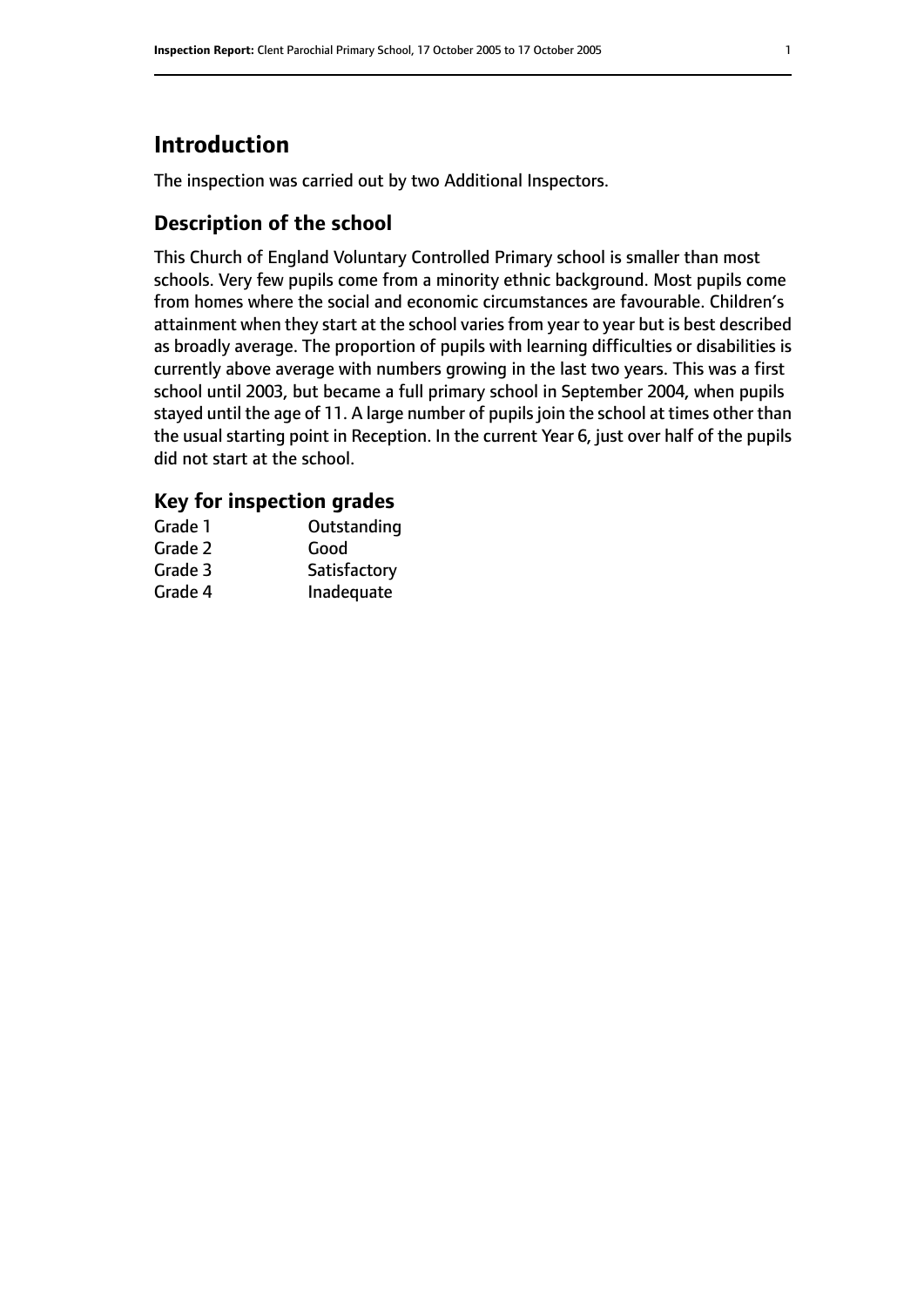# **Overall effectiveness of the school**

#### **Grade: 2**

This school is a happy and vibrant place where pupils get a good quality education. It gives good value for money. Inspectors and the school agree that overall effectiveness is good and pupils achieve well. A good start is made by Reception children because teaching lays a firm foundation of basic skills and promotes children's confidence and independence in learning. Good teaching in later years builds on this early success. Pupils' progress is very good in reading throughout the school and good in other aspects of their work, overall. Standards are good by the time pupils leave the school. Pupils with learning difficulties and disabilities get appropriate support to make consistently good progress The school has rightly identified, however, that whilst pupils' progress is good, and often better, a few of the older pupils should be achieving more consistently. These are mainly more able pupils in mathematics and average and more able pupils in writing in Years 3 to 6. Pupils' personal development is outstanding and they have very positive attitudes towards school. The school works very well with parents and others to help pupils' learning. Leadership and management are good. The school knows what it needs to do next and has identified areas where pupils' achievement is not quite as good as it should be. The school's leaders know which aspects of teaching need to improve because they have checked on what is happening. This means that the school is in a good position to deal successfully with its difficulties. Improvement since the last inspection has been good and there is good capacity to further improve.

#### **What the school should do to improve further**

• Ensure there is more consistent progress made by the few more able pupils in mathematics, and average and more able pupils in writing in Years 3 to 6.

# **Achievement and standards**

#### **Grade: 2**

Children join the school with generally average standards. Reception children's progress is good. They quickly respond to the clear expectations of behaviour and daily routines of work and they make good progress in all areas of work and personal development. This good achievement sets them up well for future success. By the time children start in Year 1, standards are above average. Pupils' progress in the later years is good and for many, it is even better than this. Achievement in reading is very good for all age groups and abilities. The school knows the capabilities of different year groups well and sets challenging targets, which are mostly met. Progress is good for nearly all pupils in Years 3 to 6, but a few should be doing even better in mathematics and writing. Their rate of progress does not quite match that of others. The school has identified these pupils through its good system for tracking individual performance. Pupils' current standards in English and mathematics are above average, and higher than those reflected in the results of tests taken by the Year 6 pupils in 2005.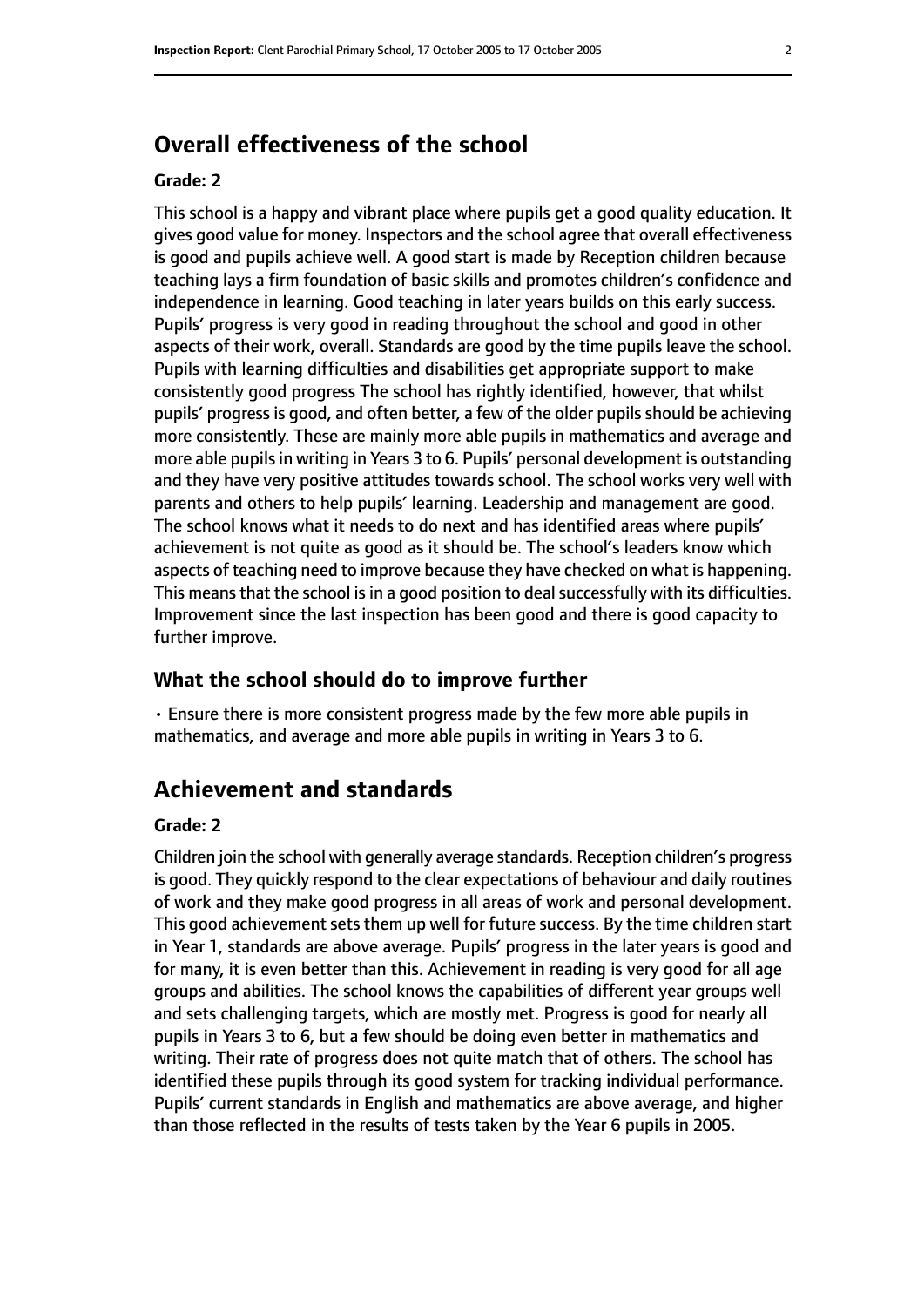#### **Personal development and well-being**

#### **Grade: 1**

The school feels that pupils' personal development is good but the inspection found it to be outstanding. The school makes excellent provision for pupils' spiritual, moral, social and cultural development. Pupils come to school ready to work and look forward to being with their friends. They say that they enjoy lessons because there are interesting things to do and they can use their initiative. Many take part in the activities outside the normal school day. Pupils work happily together and react quickly if someone needs help. They are proud of their achievements. Year 5 pupils, for example, were very keen to show the multi-media presentations they had made after visiting a water treatment works. Levels of attendance are high. Pupils' behaviour is exemplary in lessons and at playtimes. They are pleased that good behaviour, like good work, is recognised and rewarded The school's very effective anti-bullying policy results in pupils saying that bullying is very rare at the school and they have confidence that adults will deal with it if it arises. Pupils feel safe. They receive very good guidance in safety education and the features of healthy lifestyles. Pupils accept responsibilities with maturity, for example, in devising class rules and following them. They have a strong voice in what happens and some have attended a meeting with teachers and governors to discuss the future use of the school grounds. Many pupils have the opportunity to serve on the School Council and so have a direct effect on improving the environment for learning. Pupils are successfully acquiring good basic skills in literacy and numeracy and information and communication technology (ICT) will serve them well in the future.

# **Quality of provision**

#### **Teaching and learning**

#### **Grade: 2**

Teaching is good and promotes pupils' good progress. This is because, on most occasions, it meets the needs of pupils of all abilities and fosters an enthusiasm that creates a lively atmosphere in classrooms. Relationships are very good and pupils want to learn. Parents appreciate the lengths the staff go to in helping Reception children to settle into school life. Reception children do well because teaching takes account of the children's various starting points and builds their self-esteem. As a result, children happily put what they have learned into practice in an interesting range of activities. In other years, teaching usually makes good use of what assessments show about the pupils' capability and teachers are clear about the next steps that need to be taken to move pupils on in their learning. A very good feature of teaching for Years 1 and 2 pupils is the consistency of expectation between the classes. There are times, however, when the pace of learning for a few more able pupils in mathematics, and average and more able pupils in writing in Years 3 to 6, slows down. This is because teaching occasionally expects too little of these pupils. Planning to meet the needs of pupils with learning difficulties or disabilities takes good account of what needs to be done next so that these pupils meet with success. Good planning to meet these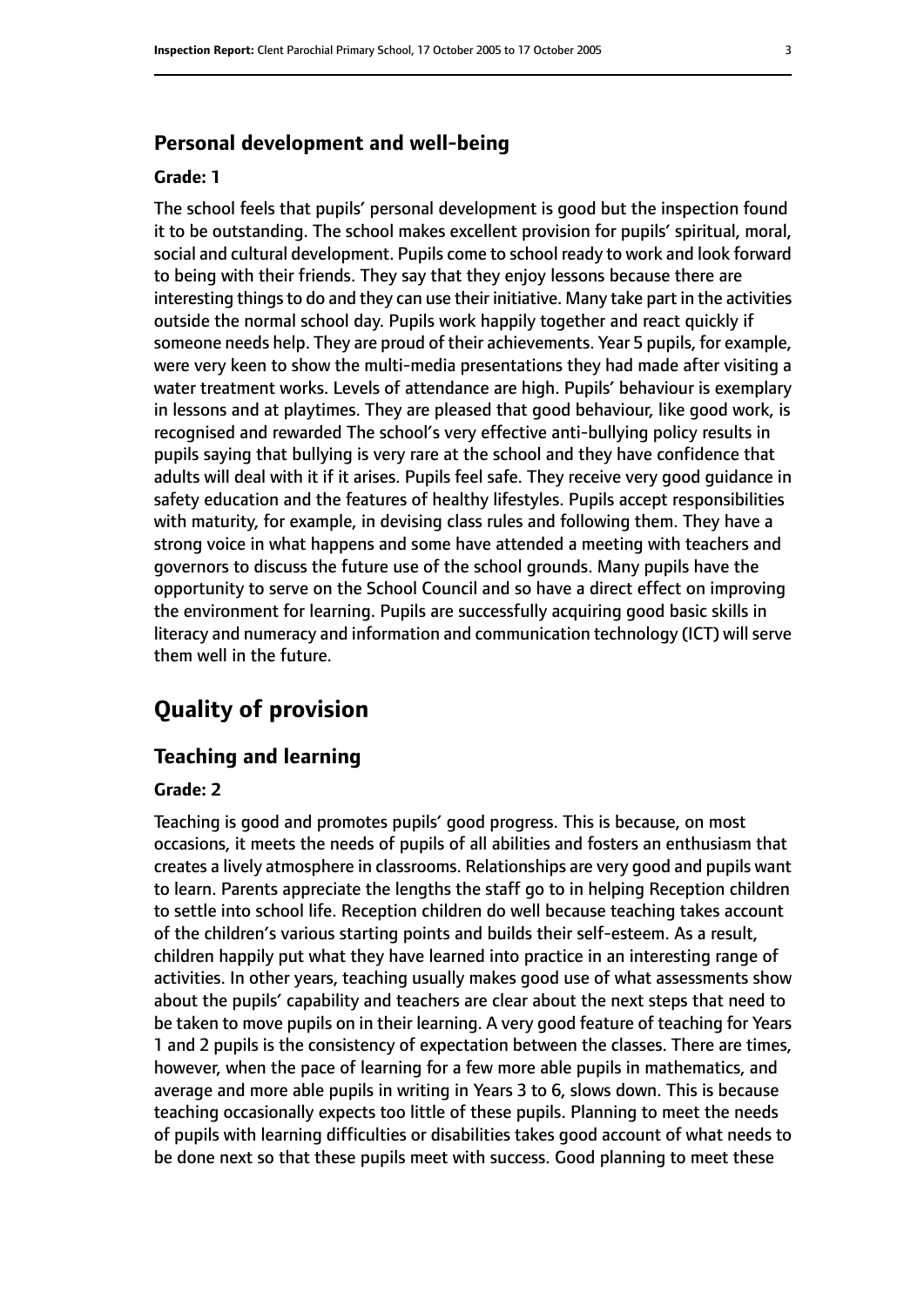pupils' needs increases the effectiveness with which teaching assistants can provide support for pupils' learning. Particularly good reference is made to the local environment in stimulating curiosity and learning.

## **Curriculum and other activities**

## **Grade: 2**

There is a good, varied curriculum that keeps pupils interested in what they are doing. Throughout the school, detailed planning ensuresthat pupils make links between what they learn in different subjects. Learning opportunities are generally matched well to pupils' capabilities. There is a strong and effective focus on basic skills of reading, writing, numeracy and ICT. Pupils are excited by the possibilities of using computers and have good access to the new resources. A start has been made in raising standards further for some pupils in mathematics and in writing skills. Pupils' learning is enriched by French and all have the opportunity to play the recorder. A wide range of additional activities includes artists in residence, visiting dancers and musicians and residential visits. For a small school, there is a particularly good range of activities outside school hours. Musical and sporting activities are very popular with pupils. Opportunities are also provided for the best musicians to progress to play in the orchestra for local schools.

## **Care, guidance and support**

#### **Grade: 2**

The school knows its pupils well. Pupils who start at different points are helped to settle in quickly and feel that they are part of the school community. There is good level of care for pupils so that they feel secure and well looked after. There are plenty of activities through which pupils learn how to keep safe, such as courses in cycling proficiency for the older pupils. All adults show a high level of concern for pupils' welfare and readily help them when they face difficulties. Arrangements for child protection are sound. There is good attention to health and safety issues. There is very effectively organised support for pupils with special educational needs that leads to these pupils making good progress. Advice from agencies outside the school is built into planning and is well used to improve teaching for these pupils. The school works well with parents, keeping them well informed about how they can help with their children's learning.

# **Leadership and management**

#### **Grade: 2**

The school is well led and managed and the staff work well together as a team. The headteacher provides a clear vision that is shared by everyone in the school so that there is a strong sense of community. An equal priority is given to ensuring that pupils are happy at school and also do their best in their work. The school has embraced the challenges surrounding the provision for teaching a wider age range well. Self-evaluation is good. Leaders and managers focus their energy on important things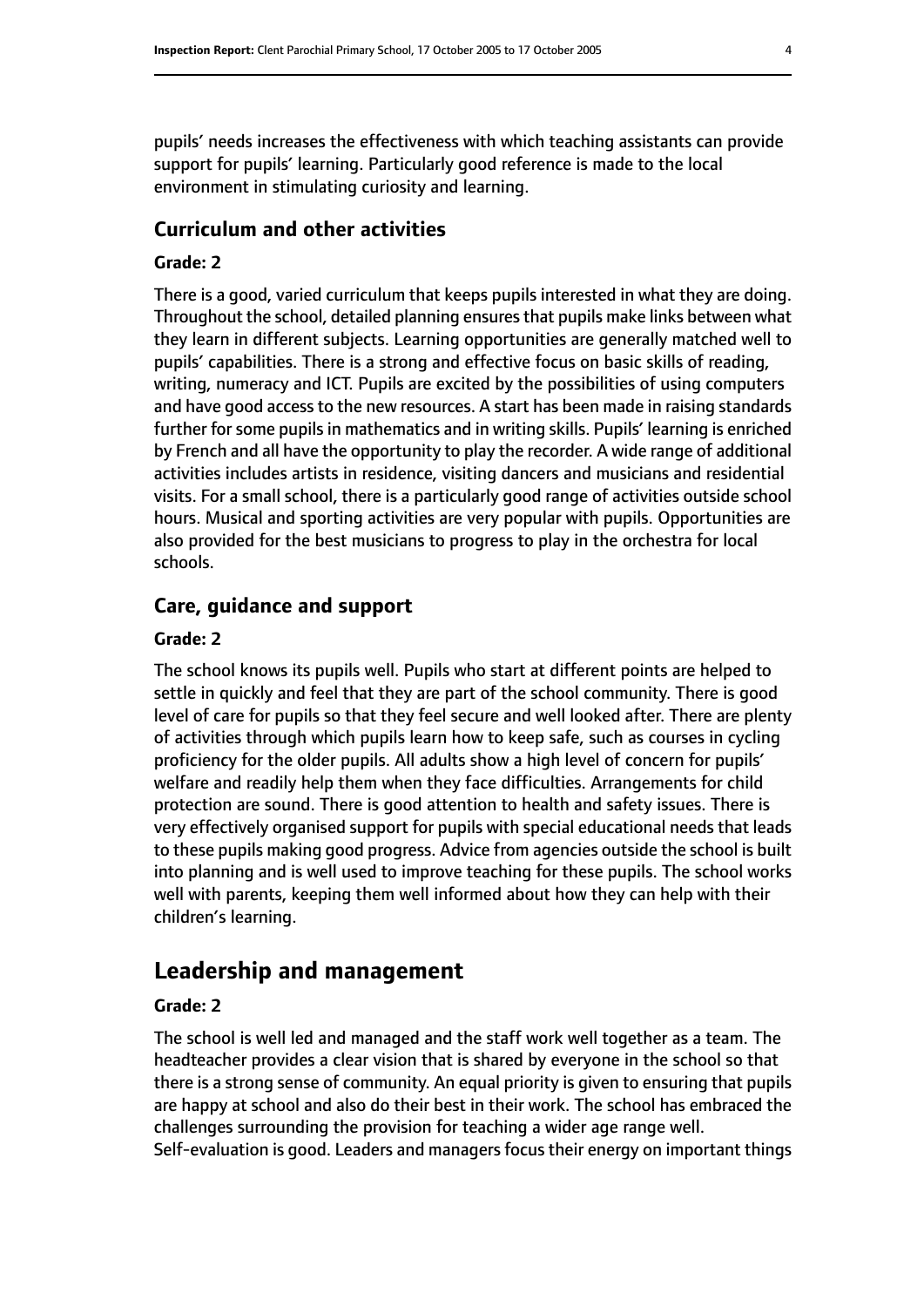and keep a careful watch on what needs to be done to further raise pupils' achievement. People know what to do next and how they will contribute to bring about the success of initiatives. The school uses its analysis of data, observations in classrooms and other checks on pupils' performance well to identify where things need to improve and has already identified the main priorities for improvement in mathematics and writing.

While some of the initiatives necessary to deal with these priorities are not yet firmly established, the school has a good track record of bringing about necessary change. Good parental consultation has led to a better organisation of parents' evenings. Positive steps are also being taken to set up an after school club in accordance with parents' wishes. Governors have a good grasp of what the school is aiming for and why certain areas have been identified to work on next. There has been good improvement since the last inspection. Standards have improved in the presentation of pupils' written work. Much better resources in ICT and opportunities for pupils to use computers are major steps forward.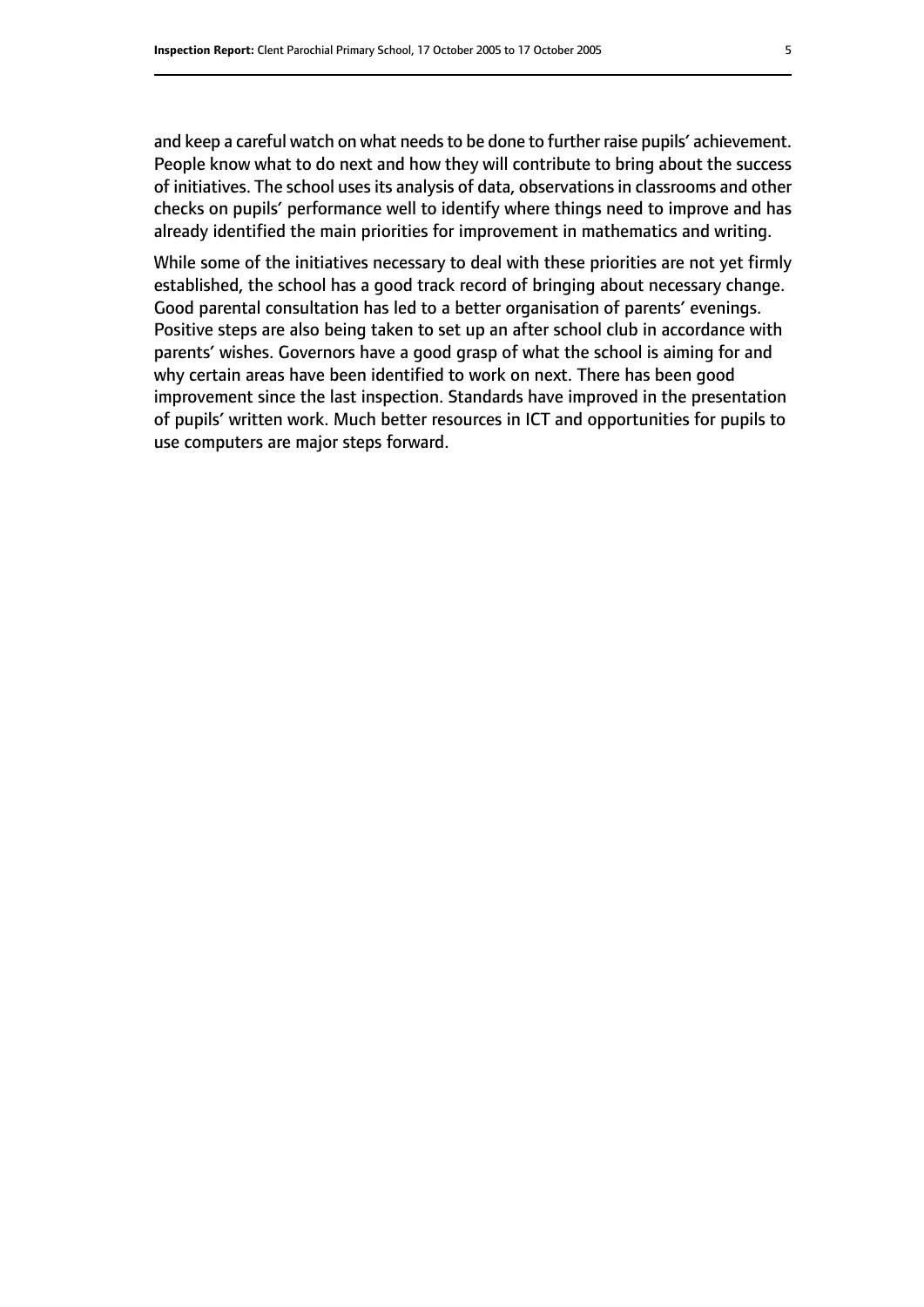**Any complaints about the inspection or the report should be made following the procedures set out inthe guidance 'Complaints about school inspection', whichis available from Ofsted's website: www.ofsted.gov.uk.**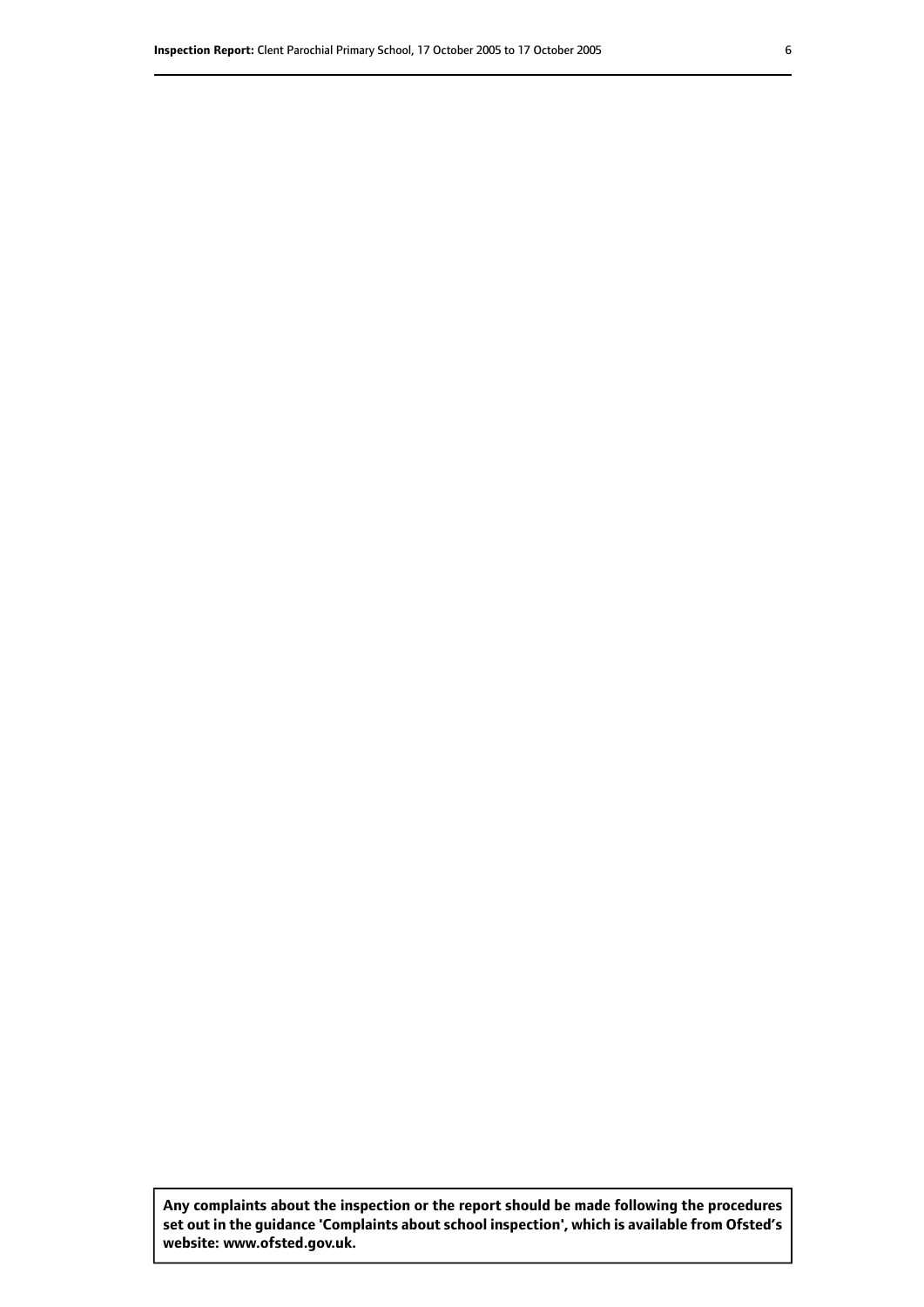# **Inspection judgements**

| Key to judgements: grade 1 is outstanding, grade 2 good, grade 3 | <b>School</b>  | $16-19$ |
|------------------------------------------------------------------|----------------|---------|
| satisfactory, and grade 4 inadequate                             | <b>Overall</b> |         |

#### **Overall effectiveness**

| How effective, efficient and inclusive is the provision of education,<br>integrated care and any extended services in meeting the needs of<br>learners? |     | NА        |
|---------------------------------------------------------------------------------------------------------------------------------------------------------|-----|-----------|
| How well does the school work in partnership with others to promote<br>learners' well-being?                                                            |     | NА        |
| The quality and standards in foundation stage                                                                                                           |     | <b>NA</b> |
| The effectiveness of the school's self-evaluation                                                                                                       |     | NА        |
| The capacity to make any necessary improvements                                                                                                         | Yes | NА        |
| Effective steps have been taken to promote improvement since the last<br>inspection                                                                     | Yes | <b>NA</b> |

#### **Achievement and standards**

| How well do learners achieve?                                                                               | ΝA        |
|-------------------------------------------------------------------------------------------------------------|-----------|
| The standards <sup>1</sup> reached by learners                                                              | NА        |
| How well learners make progress, taking account of any significant variations<br>between groups of learners | <b>NA</b> |
| How well learners with learning difficulties and disabilities make progress                                 | <b>NA</b> |

#### **Personal development and well-being**

| How good is the overall personal development and well-being of the<br>learners?                                  | ΝA        |
|------------------------------------------------------------------------------------------------------------------|-----------|
|                                                                                                                  |           |
| The extent of learners' spiritual, moral, social and cultural development                                        | <b>NA</b> |
| The behaviour of learners                                                                                        | <b>NA</b> |
| The attendance of learners                                                                                       | <b>NA</b> |
| How well learners enjoy their education                                                                          | <b>NA</b> |
| The extent to which learners adopt safe practices                                                                | <b>NA</b> |
| The extent to which learners adopt healthy lifestyles                                                            | <b>NA</b> |
| The extent to which learners make a positive contribution to the community                                       | <b>NA</b> |
| How well learners develop workplace and other skills that will contribute to<br>their future economic well-being | <b>NA</b> |

# **The quality of provision**

| How effective are teaching and learning in meeting the full range of<br>the learners' needs?          | ΝA |
|-------------------------------------------------------------------------------------------------------|----|
| How well do the curriculum and other activities meet the range of<br>needs and interests of learners? | ΝA |
| How well are learners cared for, guided and supported?                                                | NА |

 $^1$  Grade 1 - Exceptionally and consistently high; Grade 2 - Generally above average with none significantly below average; Grade 3 - Broadly average; Grade 4 - Exceptionally low.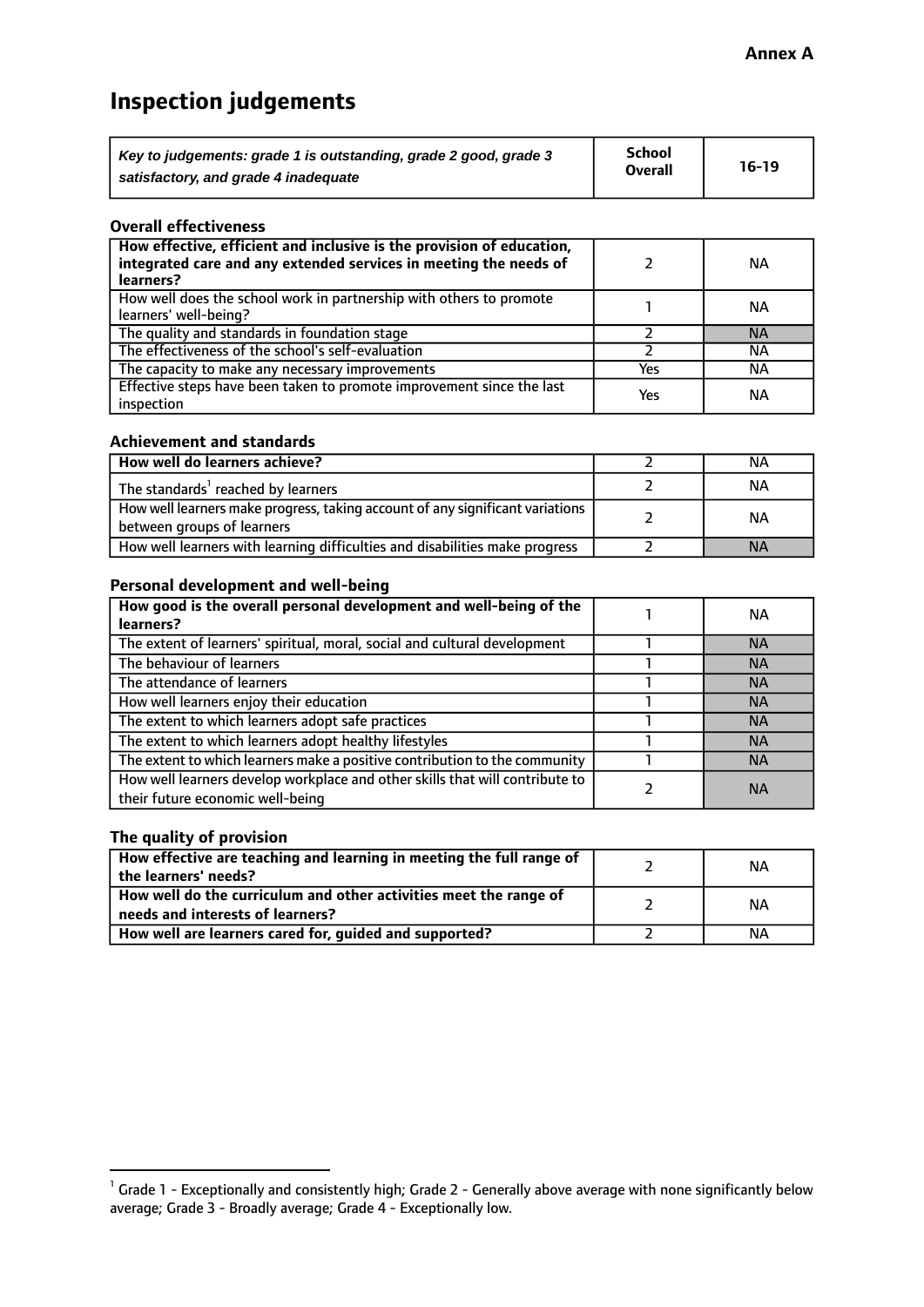# **Leadership and management**

| How effective are leadership and management in raising achievement<br>and supporting all learners?                                              |     | NA.       |
|-------------------------------------------------------------------------------------------------------------------------------------------------|-----|-----------|
| How effectively leaders and managers at all levels set clear direction leading<br>to improvement and promote high quality of care and education |     | <b>NA</b> |
| How effectively performance is monitored, evaluated and improved to meet<br>challenging targets, through quality assurance and self-review      |     | <b>NA</b> |
| How well equality of opportunity is promoted and discrimination tackled so<br>that all learners achieve as well as they can                     |     | <b>NA</b> |
| How effectively and efficiently resources are deployed to achieve value for<br>money                                                            |     | <b>NA</b> |
| The extent to which governors and other supervisory boards discharge their<br>responsibilities                                                  |     | <b>NA</b> |
| The adequacy and suitability of staff to ensure that learners are protected                                                                     | Yes | <b>NA</b> |

| The extent to which schools enable learners to be healthy                                     |            |
|-----------------------------------------------------------------------------------------------|------------|
| Learners are encouraged and enabled to eat and drink healthily                                | Yes        |
| Learners are encouraged and enabled to take regular exercise                                  | <b>Yes</b> |
| Learners are discouraged from smoking and substance abuse                                     | Yes        |
| Learners are educated about sexual health                                                     | NA.        |
| The extent to which providers ensure that learners stay safe                                  |            |
| Procedures for safequarding learners meet current government requirements                     | Yes        |
| Risk assessment procedures and related staff training are in place                            | Yes        |
| Action is taken to reduce anti-social behaviour, such as bullying and racism                  | <b>Yes</b> |
| Learners are taught about key risks and how to deal with them                                 | Yes        |
| The extent to which learners make a positive contribution                                     |            |
| Learners are helped to develop stable, positive relationships                                 | Yes        |
| Learners, individually and collectively, participate in making decisions that affect them     | NA.        |
| Learners are encouraged to initiate, participate in and manage activities in school and the   | <b>NA</b>  |
| wider community                                                                               |            |
| The extent to which schools enable learners to achieve economic well-being                    |            |
| There is provision to promote learners' basic skills                                          | Yes        |
| Learners have opportunities to develop enterprise skills and work in teams                    | Yes        |
| Careers education and quidance is provided to all learners in key stage 3 and 4 and the sixth | <b>NA</b>  |
| form                                                                                          |            |
| Education for all learners aged 14-19 provides an understanding of employment and the         | <b>NA</b>  |
| economy                                                                                       |            |